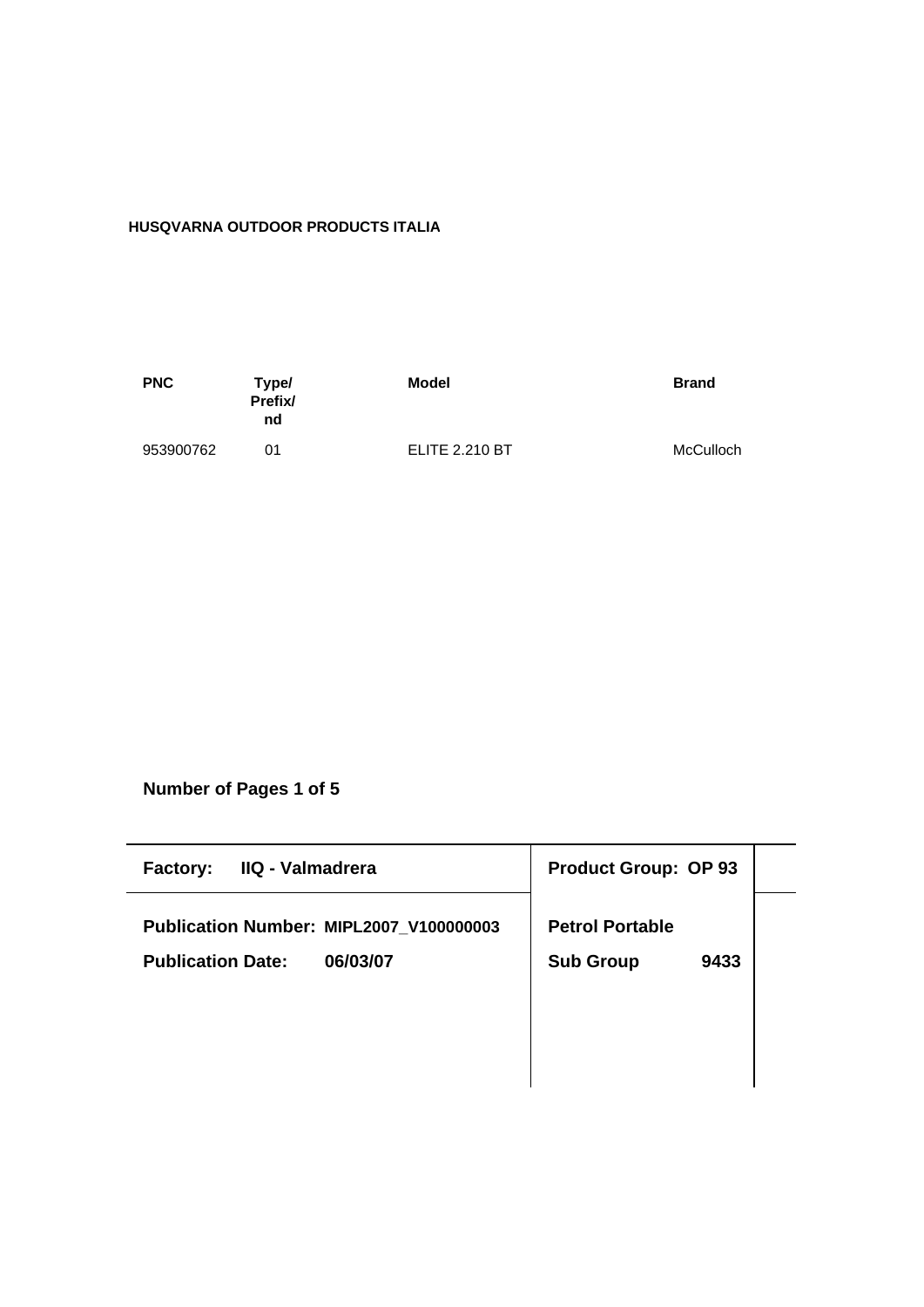## HUSQVARNA OUTDOOR PRODUCTS ITALIA **Publication No: MIPL2007\_V100000003** Page: 2 of 5

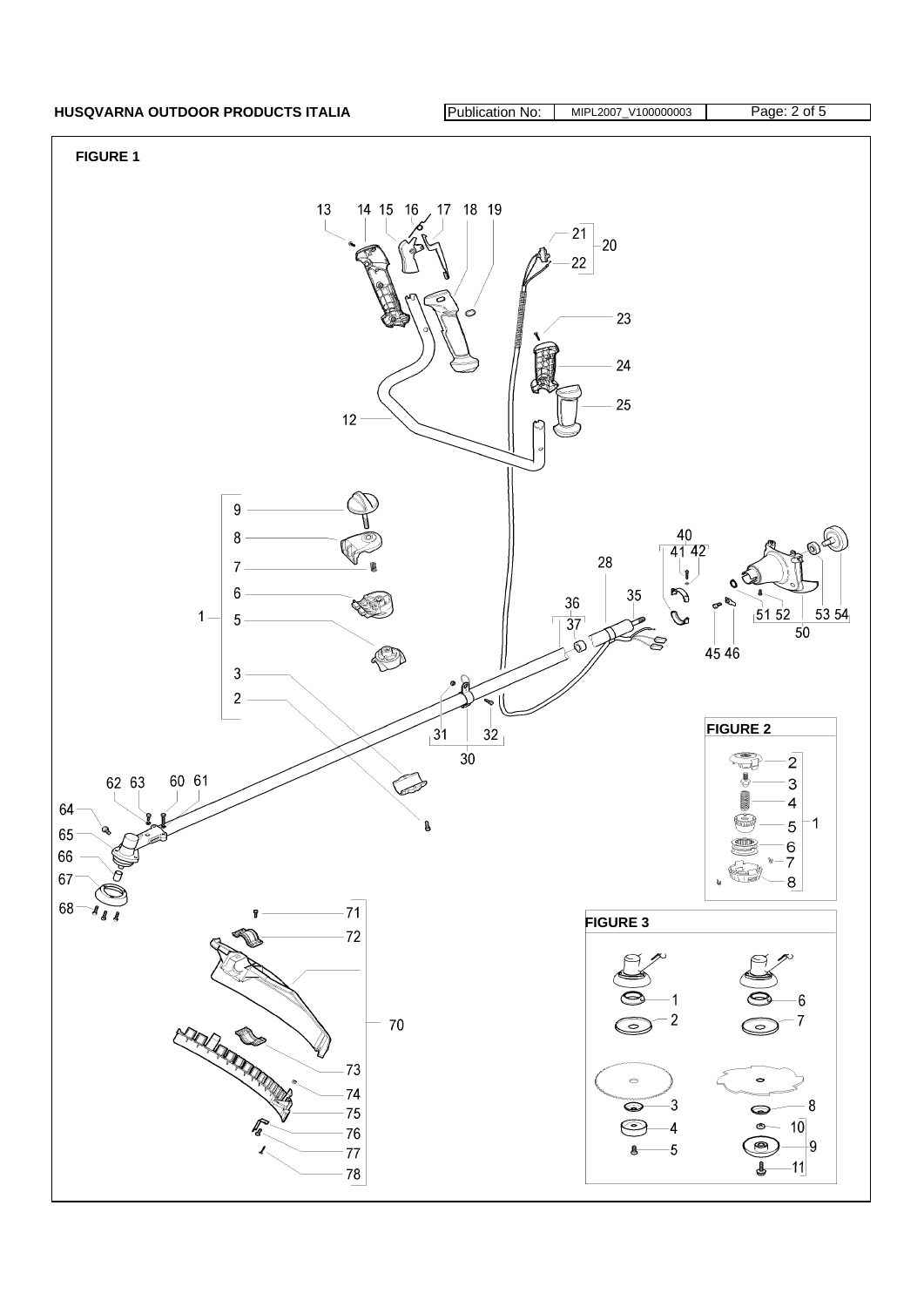### **HUSQVARNA OUTDOOR PRODUCTS ITALIA Publication No: Publication No: AIRL2007**

|      | Item                    |           | <b>P/N McC</b> | <b>P/N ELX</b>  | Qty            | <b>DESCRIPTION</b>          |   | Item                    |           | <b>P/N McC</b> | <b>P/N ELX</b>  | Qty          | <b>DESCRIPTION</b>      |
|------|-------------------------|-----------|----------------|-----------------|----------------|-----------------------------|---|-------------------------|-----------|----------------|-----------------|--------------|-------------------------|
|      |                         |           |                |                 |                |                             |   |                         |           |                |                 |              |                         |
|      |                         |           |                | <b>FIGURE 1</b> |                |                             |   |                         |           |                |                 |              |                         |
| 1    |                         |           | 242902         | 538242902       | 1              | clamp assy                  | Α | 70                      |           | 248960         | 538248960       | 1            | d.30 safety guard ass'y |
|      | $\overline{\mathbf{2}}$ | ٠         | 235806         | 538235806       | 2              | screw M5x20                 |   | 71                      | $\bullet$ | 227563         | 538227563       | 2            | M5x16 screw             |
|      | 3                       | $\bullet$ | 242900         | 538242900       | 1              | lower shaft clamp           |   | 72                      | $\bullet$ | 242636         | 538242636       | 1            | upper clamp             |
|      | 5                       | ٠         | 243122         | 538243122       | 1              | upper shaft clamp           |   | 73                      | $\bullet$ | 242752         | 538242752       | 1            | lower clamp             |
|      | 6                       | ۰         | 242897         | 538242897       | 1              | lower double handle clamp   |   | 74                      | $\bullet$ | 229208         | 538229208       | 2            | nut M5                  |
| 7    |                         | ٠         | 242901         | 538242901       | 1              | spring                      |   | 75                      | $\bullet$ | 242630         | 538242630       | 1            | string head guard       |
|      | 8                       | ٠         | 242898         | 538242898       | 1              | upper double handle clamp   |   | 76                      | $\bullet$ | 241973         | 538241973       | 1            | line cutter             |
|      | 9                       | $\bullet$ | 242917         | 538242917       | 1              | knob + screw M8x65          |   | 77                      | $\bullet$ | 227563         | 538227563       | 2            | M5x16 screw             |
|      | 12                      |           | 249249         | 538249249       | 1              | handle bar                  |   | 78                      | $\bullet$ | 240862         | 538240862       | $\mathbf{1}$ | screw 4x18              |
|      | 13                      |           | 240862         | 538240862       | 3              | screw 4x18 - self threading |   |                         |           |                |                 |              |                         |
|      | 14                      |           | 242533         | 538242533       | 1              | right handle (right half)   |   |                         |           |                |                 |              |                         |
|      | 15                      |           | 242537         | 538242537       | 1              | throttle trigger            |   |                         |           |                |                 |              |                         |
|      | 16                      |           | 242540         | 538242540       | 1              | spring                      |   |                         |           |                |                 |              |                         |
|      | 17                      |           | 242538         | 538242538       | 1              | safety trigger              |   |                         |           |                |                 |              |                         |
|      | 18                      |           | 242534         | 538242534       | 1              | right handle (left half)    |   |                         |           |                |                 |              |                         |
|      | 19                      |           | 242648         | 538242648       | 1              | cap                         |   |                         |           |                |                 |              |                         |
| C    | 20                      |           | 242607         | 538242607       | 1              | wires ass'y                 |   |                         |           |                |                 |              |                         |
| С    | 21                      | ٠         | 242439         | 538242439       | 1              | switch                      |   |                         |           |                |                 |              |                         |
| C    | 22                      | $\bullet$ | 243061         | 538243061       | 1              | throttle cable              |   |                         |           |                |                 |              |                         |
|      | 23                      |           | 240862         | 538240862       | 2              | screw 4x18 - self threading |   |                         |           |                | <b>FIGURE 2</b> |              |                         |
|      | 24                      |           | 242535         | 538242535       | 1              | left handle (right half)    |   | A 1                     |           | 531025002      | 531025002       | 1            | P 35 trimmer head       |
|      | 25                      |           | 242536         | 538242536       | 1              | left handle (left half)     |   | $\mathbf 2$             | $\bullet$ | 537421501      | 537421501       | 1            | body                    |
|      | 28                      |           | 229849         | 538229849       | 1              | cable retainer              |   | 3                       | $\bullet$ | 537427901      | 537427901       | 1            | adapter P35             |
|      | 30                      |           | 237783         | 538237783       | 1              | harness ring ass'y          | С | $\overline{\mathbf{4}}$ | $\bullet$ | 537186001      | 537186001       | 1            | spring T35              |
|      | 31                      | ٠         | 236642         | 538236642       | 1              | nut M6                      |   | C <sub>5</sub>          | $\bullet$ | 537421801      | 537421801       | 1            | knob                    |
|      | 32                      | $\bullet$ | 243852         | 538243852       | 1              | screw M6x20                 | C | 6                       | ٠         | 537421701      | 537421701       | 1            | spool (without line)    |
|      | 35                      |           | 229829         | 538229829       | 1              | drive shaft                 | C | $\overline{7}$          | ٠         | 537419701      | 537419701       | 2            | bushing                 |
|      | 36                      |           | 240830         | 538240830       | 1              | 30x1455 shaft               |   | 8                       |           | 537421601      | 537421601       | 1            | cover                   |
|      | 37                      | $\bullet$ | 236383         | 538236383       | 5              | bushing ass'y               |   |                         |           |                |                 |              |                         |
|      | 40                      |           | 248805         | 538248805       | 1              | clamp assy                  |   |                         |           |                |                 |              |                         |
|      | 41                      | $\bullet$ | 248804         | 538248804       | 2              | screw M5x30                 |   |                         |           |                |                 |              |                         |
|      | 42                      | $\bullet$ | 236529         | 538236529       | 2              | grower d.5                  |   |                         |           |                |                 |              |                         |
|      | 45                      |           | 242174         | 538242174       | 4              | screw M5x20                 |   |                         |           |                |                 |              |                         |
|      | 46                      |           | 228139         | 538228139       | 1              | fast on                     |   |                         |           |                |                 |              |                         |
|      | 50                      |           | 242625         | 538242625       | 1              | a/v mount assy              |   |                         |           |                | <b>FIGURE 3</b> |              |                         |
|      | 51                      | $\bullet$ | 236378         | 538236378       | 1              | seeger ring                 |   | A 1                     |           | 242475         | 538242475       | 1            | flange                  |
|      | 52                      | $\bullet$ | 235802         | 538235802       | 1              | screw M5x14                 |   | A 2                     |           | 241155         | 538241155       | 1            | grass shield            |
|      | 53                      | $\bullet$ | 235918         | 538235918       | 1              | bearing                     | A | 3                       |           | 229834         | 538229834       | 1            | flange                  |
|      | 54                      | $\bullet$ | 227284         | 538227284       | 1              | clutch drum                 |   | A 4                     |           | 236596         | 538236596       | 1            | cup                     |
|      | 60                      |           | 235804         | 538235804       | $\overline{2}$ | M5x30 screw                 | A | 5                       |           | 229842         | 538229842       | 1            | cup screw               |
|      | 61                      |           | 236529         | 538236529       | 2              | grower d.5                  |   | A 6                     |           | 242410         | 538242410       | 1            | flange                  |
|      | 62                      |           | 236529         | 538236529       | 1              | grower d.5                  |   | A 7                     |           | 241155         | 538241155       | 1            | grass shield            |
|      | 63                      |           | 236381         | 538236381       | 1              | M5x10 screw                 |   | A 8                     |           | 229834         | 538229834       | 1            | flange                  |
|      | 64                      |           | 240151         | 538240151       | 1              | screw M8x10                 |   | A 9                     |           | 240809         | 538040809       | 1            | idle cup                |
|      | 65                      |           | 240824         | 538240824       | 1              | gear box ass'y              |   | 10                      | $\bullet$ | 240807         | 538240807       | 1            | spacer                  |
|      | 66                      |           | 247272         | 538247272       | 1              | spacer                      |   | A 11                    | $\bullet$ | 240806         | 538240806       | 1            | idle cup screw          |
| B 67 |                         |           | 240767         | 538240767       | 1              | flange guard                |   |                         |           |                |                 |              |                         |
|      | 68                      |           | 240688         | 538240688       | 3              | screw/washer                |   |                         |           |                |                 |              |                         |

|   | ation No: |           |                | MIPL2007 V100000003 |                | Page: 3 of 5            |
|---|-----------|-----------|----------------|---------------------|----------------|-------------------------|
|   | ltem      |           | <b>P/N McC</b> | <b>P/N ELX</b>      | Qtv            | <b>DESCRIPTION</b>      |
|   |           |           |                |                     |                |                         |
| A | 70        |           | 248960         | 538248960           | 1              | d.30 safety guard ass'y |
|   | 71        | $\bullet$ | 227563         | 538227563           | 2              | M5x16 screw             |
|   | 72        | ٠         | 242636         | 538242636           | 1              | upper clamp             |
|   | 73        | ٠         | 242752         | 538242752           | 1              | lower clamp             |
|   | 74        |           | 229208         | 538229208           | $\overline{2}$ | nut M <sub>5</sub>      |
|   | 75        | $\bullet$ | 242630         | 538242630           | 1              | string head quard       |
|   | 76        |           | 241973         | 538241973           | 1              | line cutter             |
|   | 77        |           | 227563         | 538227563           | 2              | M5x16 screw             |
|   | 78        |           | 240862         | 538240862           | 1              | screw 4x18              |
|   |           |           |                |                     |                |                         |

|   |                |           |           | <b>FIGURE 2</b> |   |                      |
|---|----------------|-----------|-----------|-----------------|---|----------------------|
|   | A 1            |           | 531025002 | 531025002       |   | P 35 trimmer head    |
|   | 2              | ٠         | 537421501 | 537421501       | 1 | body                 |
|   | 3              | ٠         | 537427901 | 537427901       | 1 | adapter P35          |
|   | C 4            | ٠         | 537186001 | 537186001       | 1 | spring T35           |
|   | C 5            | ٠         | 537421801 | 537421801       |   | knob                 |
|   | C <sub>6</sub> | ٠         | 537421701 | 537421701       |   | spool (without line) |
| C | -7             | $\bullet$ | 537419701 | 537419701       | 2 | bushing              |
|   | 8              | ٠         | 537421601 | 537421601       |   | cover                |

|     |     |           |        | <b>FIGURE 3</b> |   |                |
|-----|-----|-----------|--------|-----------------|---|----------------|
| A 1 |     |           | 242475 | 538242475       | 1 | flange         |
| A 2 |     |           | 241155 | 538241155       | 1 | grass shield   |
| A 3 |     |           | 229834 | 538229834       | 1 | flange         |
| A 4 |     |           | 236596 | 538236596       | 1 | cup            |
| A 5 |     |           | 229842 | 538229842       | 1 | cup screw      |
| А   | - 6 |           | 242410 | 538242410       | 1 | flange         |
| A 7 |     |           | 241155 | 538241155       | 1 | grass shield   |
| A 8 |     |           | 229834 | 538229834       | 1 | flange         |
| A   | 9   |           | 240809 | 538040809       | 1 | idle cup       |
|     | 10  | $\bullet$ | 240807 | 538240807       | 1 | spacer         |
| А   | 11  | ٠         | 240806 | 538240806       | 1 | idle cup screw |

A=ALTA ROTAZIONE A=HIGH MOVING A=HAUTE DEMANDE A=GROBE NACHFRAGE B=MEDIA ROTAZIONE B=MEDIUM MOVING B=MOYENNE DEMANDE B=MITTELMAESSIGE C=ALTA ROTAZIONE C=SLOW MOVING C=BASSE DEMANDE C=WENIGE NACHFRAGE NUOVI CODICI NEW P. NUMBERS NOUVELLES REFERENCES NEU CODEX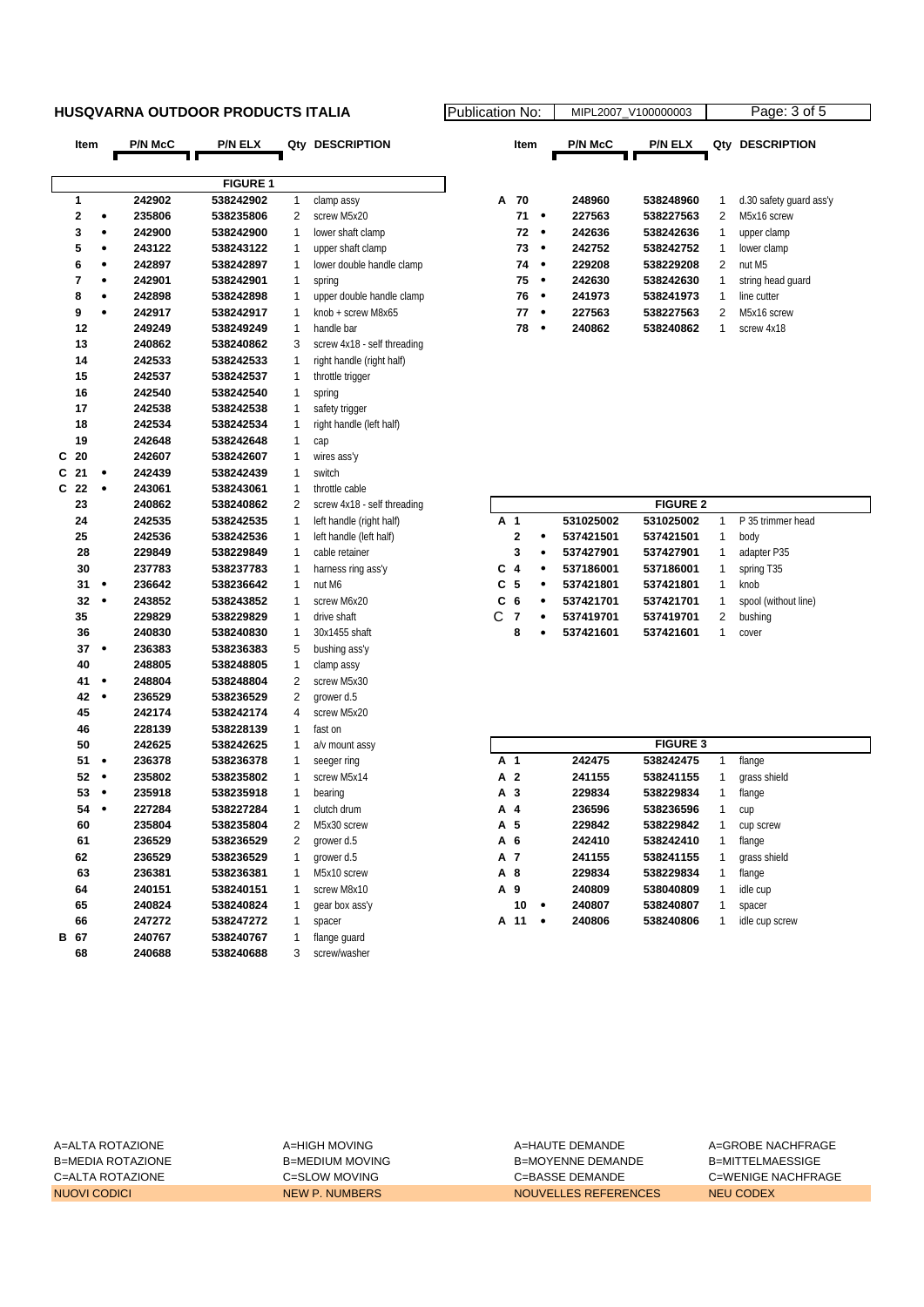HUSQVARNA OUTDOOR PRODUCTS ITALIA **Publication No: MIPL2007\_V100000003** Page: 4 of 5